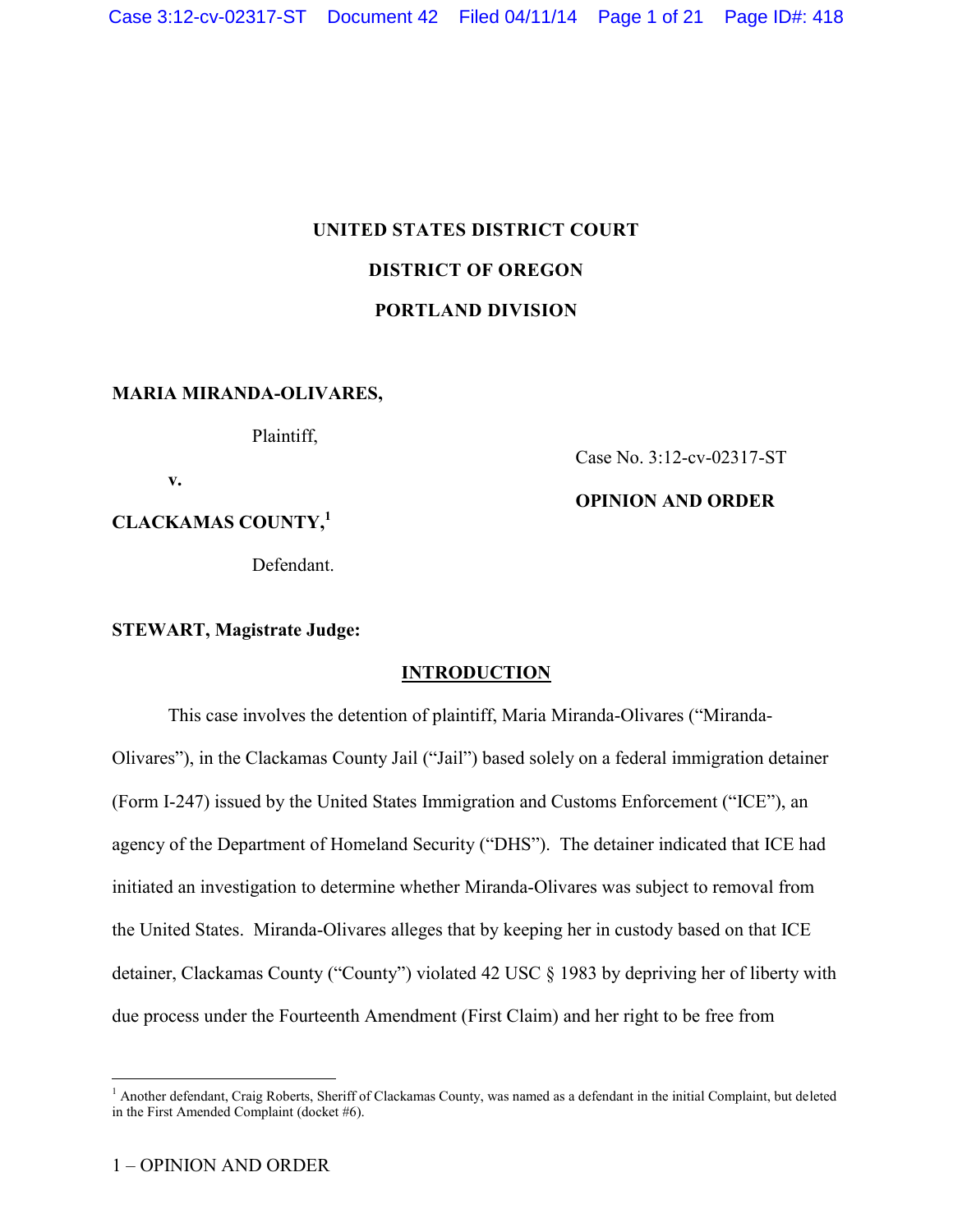unreasonable seizure under the Fourth Amendment (Second Claim), and also falsely imprisoned her in violation of Oregon law (Third Claim).

This court has jurisdiction pursuant to 28 USC § 1331. All parties have consented to allow a Magistrate Judge to enter final orders and judgment in this case in accordance with FRCP 73 and 28 USC § 636(c) (docket #10).

Because the material facts are undisputed, the County has filed a Motion for Summary Judgment (docket #17) on liability for all claims, and Miranda-Olivares has filed a cross Motion for Partial Summary Judgment (docket #23) on her § 1983 claims. For the reasons set forth below, summary judgment is granted to Miranda-Olivares as to liability on the Second Claim and granted to the County on the First and Third Claims.

### **UNDISPUTED FACTS**

On March 14, 2012, Miranda-Olivares was arrested for violating a domestic violence restraining order and booked into the Jail. Eby Decl. (docket #19), ¶ 2 & Ex. 101. Miranda-Olivares does not challenge the lawfulness of that arrest.

The County generally does not know a person's immigration status and did not know Miranda-Olivares's immigration status any at time during her incarceration. Henretty Decl. (docket #27), Ex. 6 ("Eby Depo."), pp. 41-42,  $& Ex. 8$ , p. 2. However, it has a policy of notifying ICE when a foreign–born person is brought to the Jail on a warrant or probable cause charge. *Id*, Ex. 3, p. 2, & Ex. 5, p. 2. The County does not request that ICE issue an immigration detainer against a person. *Id*, Ex. 4, p. 6.

Early the next morning on March 15, 2012, the Jail received an immigration detainer (Form I-247) issued by ICE for Miranda-Olivares. *Id*, Ex. 2; Eby Decl., ¶¶ 4-5. The top of that ICE detainer contains the following caption: "MAINTAIN CUSTODY OF ALIEN FOR A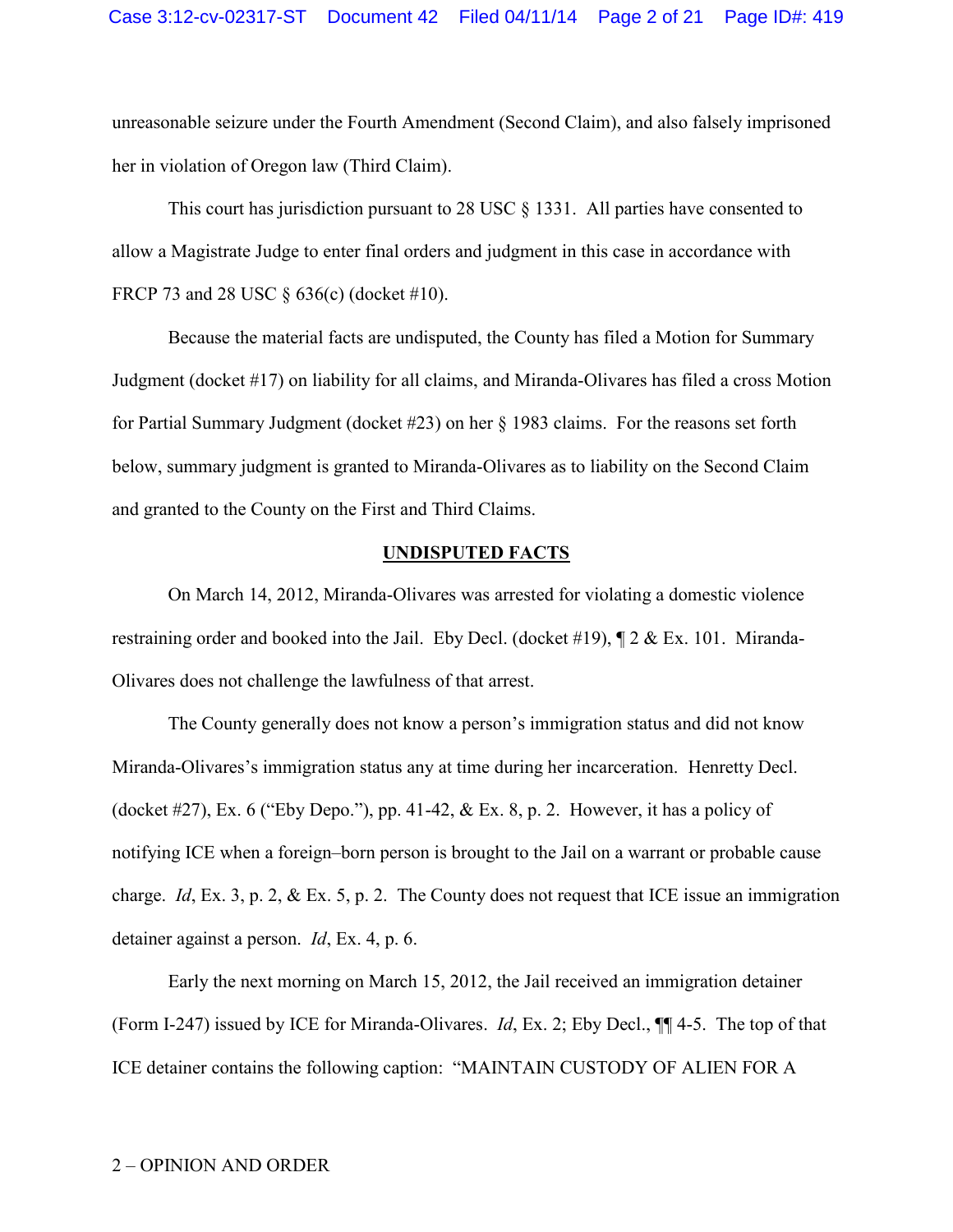PERIOD NOT TO EXCEED 48 HOURS." Eby Decl., Ex. 102. After naming and describing Miranda-Olivares, it states that DHS "has taken the following action related to" her with an "X" marked in the first of four boxes<sup>2</sup> indicating that DHS had "initiated an investigation to determine whether [Miranda-Olivares] is subject to removal from the United States." *Id.* It states no basis for the investigation and was not accompanied by an arrest warrant or any other charging document. Henretty Decl., Ex. 8, p. 2. The middle of that ICE detainer states "IT IS REQUESTED THAT YOU," followed by six boxes with an "X" marked in the two following boxes:

> Maintain custody of the subject for a period **NOT TO EXCEED 48 HOURS**, excluding Saturdays, Sundays, and holidays, beyond the time when the subject would have otherwise been released from your custody to allow DHS to take custody of the subject. This request flows from federal regulation 8 C.F.R. § 287.7, which provides that a law enforcement agency "shall maintain custody of an alien" once a detainer has been issued by DHS. **You are not authorized to hold the subject beyond these 48 hours.** As early as possible prior to the time you otherwise would release the subject, please notify the Department . . . . . . .

Provide a copy to the subject of this detainer . . . .

Eby Decl., Ex. 102 (emphasis in original).

When the Jail receives an ICE detainer, it holds the person subject to the detainer for up to 48 hours, not including Saturdays, Sundays, and holidays, beyond the time when the person would otherwise be released, even if the person posts bail. Henretty Decl., Ex. 7 ("Roberts Depo."), p. 10; Eby Depo., pp. 22-23. The Jail's practice is the same whether or not the ICE detainer is accompanied by an arrest warrant, statement of probable cause, or removal or deportation order. Eby Depo., pp. 17-18.

 $\overline{a}$ 

 $<sup>2</sup>$  The other three unchecked boxes indicate that DHS has "[i]nitiated removal proceedings and served a Notice to Appear or other</sup> charging document," "[s]erved a warrant of arrest for removal proceedings," or "[o]btained an order of deportation or removal from the United States for this person." Eby Decl., Ex. 102.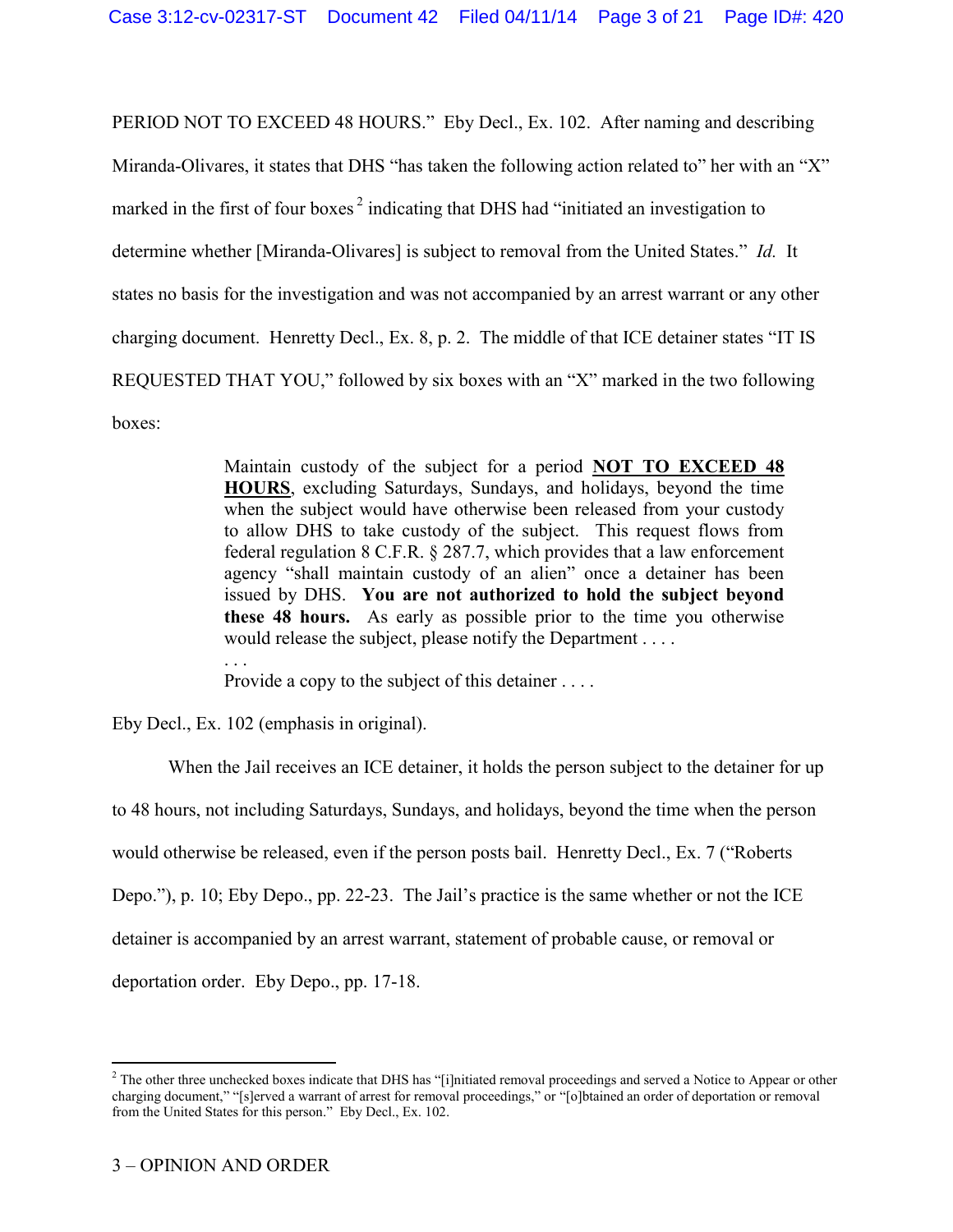Although Miranda-Olivares became aware of the ICE detainer the day it was issued, she was not provided a copy of it while she was incarcerated. Miranda-Olivares Decl. (docket #25), ¶ 8; Ceicko Decl. (docket #20), Ex. 105 ("Miranda-Olivares Depo."), pp. 25, 29.

That same day, Miranda-Olivares was arraigned and charged with two counts of contempt of court (ORS 33.065),<sup>3</sup> and the judge set bail at \$5,000.00. Answer (docket #7),  $\P$  10; Eby Decl., ¶ 7; Henretty Decl., Ex. 9. In order to post bail, Miranda-Olivares was required to pay \$500.00. Henretty Decl., Ex. 8, p. 5. However, the Jail holds an individual who is subject to an ICE detainer in custody, even if the underlying state criminal charges are resolved or bail is posted. Eby Depo., pp. 22-23, 41. Between March 16 and March 30, 2012, the Jail told Miranda-Olivares's sister, Laura Miranda, approximately four or five times that even if bail was posted, Miranda-Olivares would not be released due to the ICE detainer. Laura Miranda Decl. (docket #26), ¶¶ 4, 6; Henretty Decl., Ex. 8, p. 4. On March 16, 2012, Laura Miranda informed Miranda-Olivares by telephone that she would not be released if she posted bail because of the ICE detainer. Miranda-Olivares Decl., ¶¶ 5-6; Laura Miranda Decl., ¶¶ 3, 5; Henretty Decl., Ex. 10 (Progress Notes, March 16, 2012). On or about March 28, 2012, a sheriff's deputy told Miranda-Olivares directly that she would not be released if she posted bail because of the Jail policy relating to ICE detainers. Miranda-Olivares Decl., ¶ 7; Henretty Decl., Ex. 4, p. 3 & Ex. 10, p. 2. Miranda-Olivares's family was willing and able to pay the \$500.00 bail, but did not do so because of the statements by Jail officials. Laura Miranda Decl., ¶ 8.

Miranda-Olivares remained in custody at the Jail on the state charges until March 29, 2012, when she pled guilty to one of the charges and was sentenced to 48 hours in jail with credit

 $\overline{a}$ 

<sup>3</sup> Restraining orders under the Abuse Prevention Act, ORS 107.700 *et seq*, are enforced through contempt proceedings under ORS Chapter 33. *See State ex rel. Hathaway v. Hart*, 300 Or 231, 236-37 (1985). Contempt of court is not a "crime" in Oregon. *State v. Reynolds*, 239 Or App 313, 315-16 (2010). No longer referred to as a civil or criminal charge, contempt is "categorized by the sanction sought, either remedial or punitive." *Bachman v. Bachman*, 171 Or App 665, 673 n8 (2000); *see* ORS 33.045. Charges brought under ORS 33.065 involve punitive sanctions.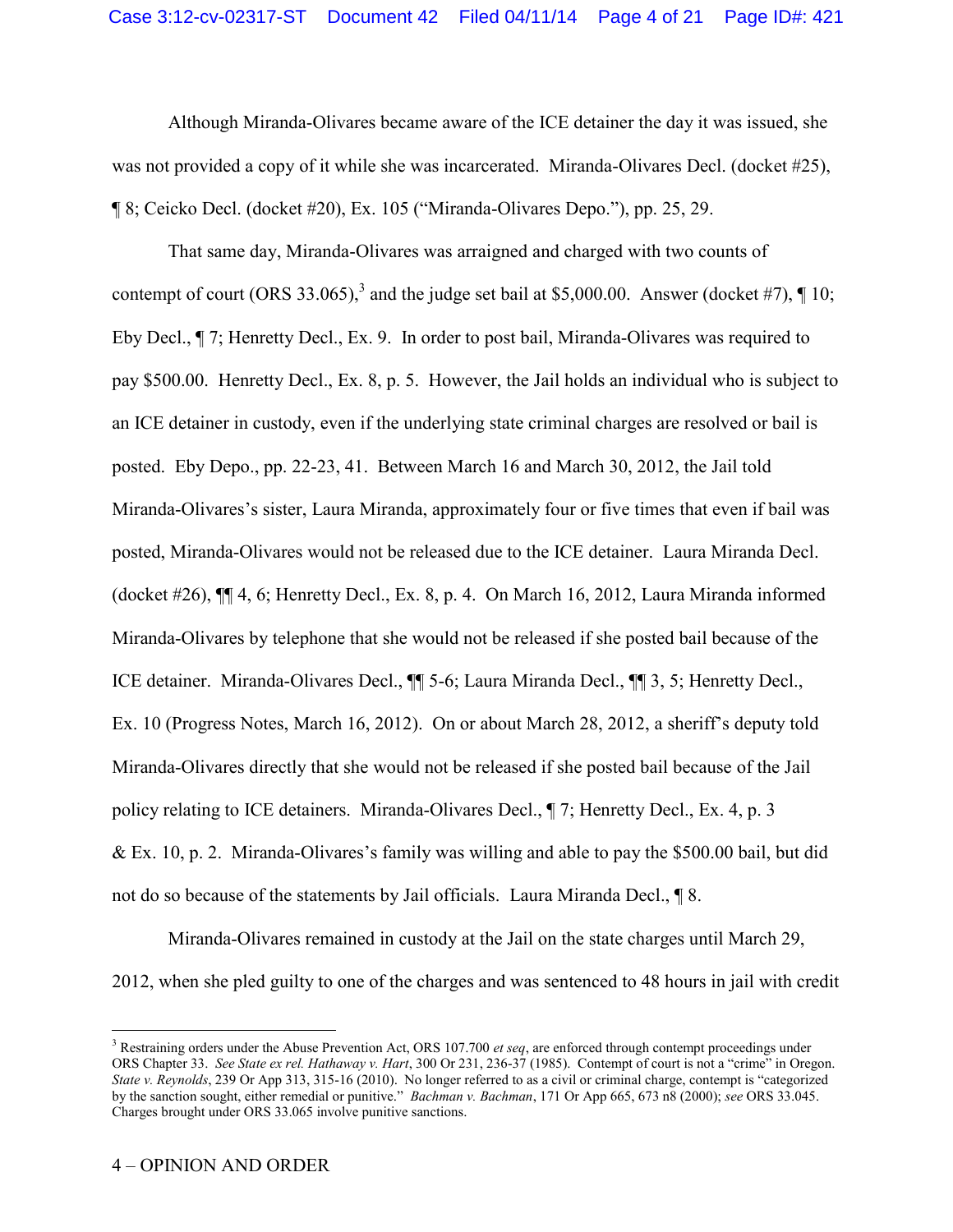for time served and probation. Eby Decl.  $\P\P$  8, 10 & Ex. 103. Consequently, at about 1:30 pm on March 29, 2012, Miranda-Olivares would have been released from the Jail but for the ICE detainer. *Id*, ¶ 12. Instead, the County held Miranda-Olivares in custody for another 19 hours until about 8:30 am on March 30, 2012, when she was released from the Jail to the custody of DHS agents. *Id*, ¶ 13.

While in custody at the Jail, Miranda-Olivares did not file a petition for writ of habeas corpus, file a Jail administrative grievance, or contact DHS regarding the issuance of the ICE detainer. *Id*, ¶ 16; Miranda-Olivares Depo., pp. 29-30.

#### **DISCUSSION**

Miranda-Olivares challenges her confinement by the County from March 15 through March 30, 2012, and specifically the County's custom and practice of incarcerating persons who are subject to ICE detainers after the lawful custody on state charges has ended. The County responds that federal law requires this custom and practice because ICE detainers (Form I-247) are issued pursuant to 28 CFR § 287.7 which, it its view, mandates the detention of a suspected alien by a local law enforcement agency for up to 48 hours. That regulation contains the following two relevant subsections:

> (a) Detainers in general. Detainers are issued pursuant to sections 236 and 287 of the Act and this chapter 1. Any authorized immigration officer may at any time issue a Form I–247, Immigration Detainer–Notice of Action, to any other Federal, State, or local law enforcement agency. A detainer serves to advise another law enforcement agency that the Department seeks custody of an alien presently in the custody of that agency, for the purpose of arresting and removing the alien. The detainer is a request that such agency advise the Department, prior to release of the alien, in order for the Department to arrange to assume custody, in situations when gaining immediate physical custody is either impracticable or impossible.

///

///

. . .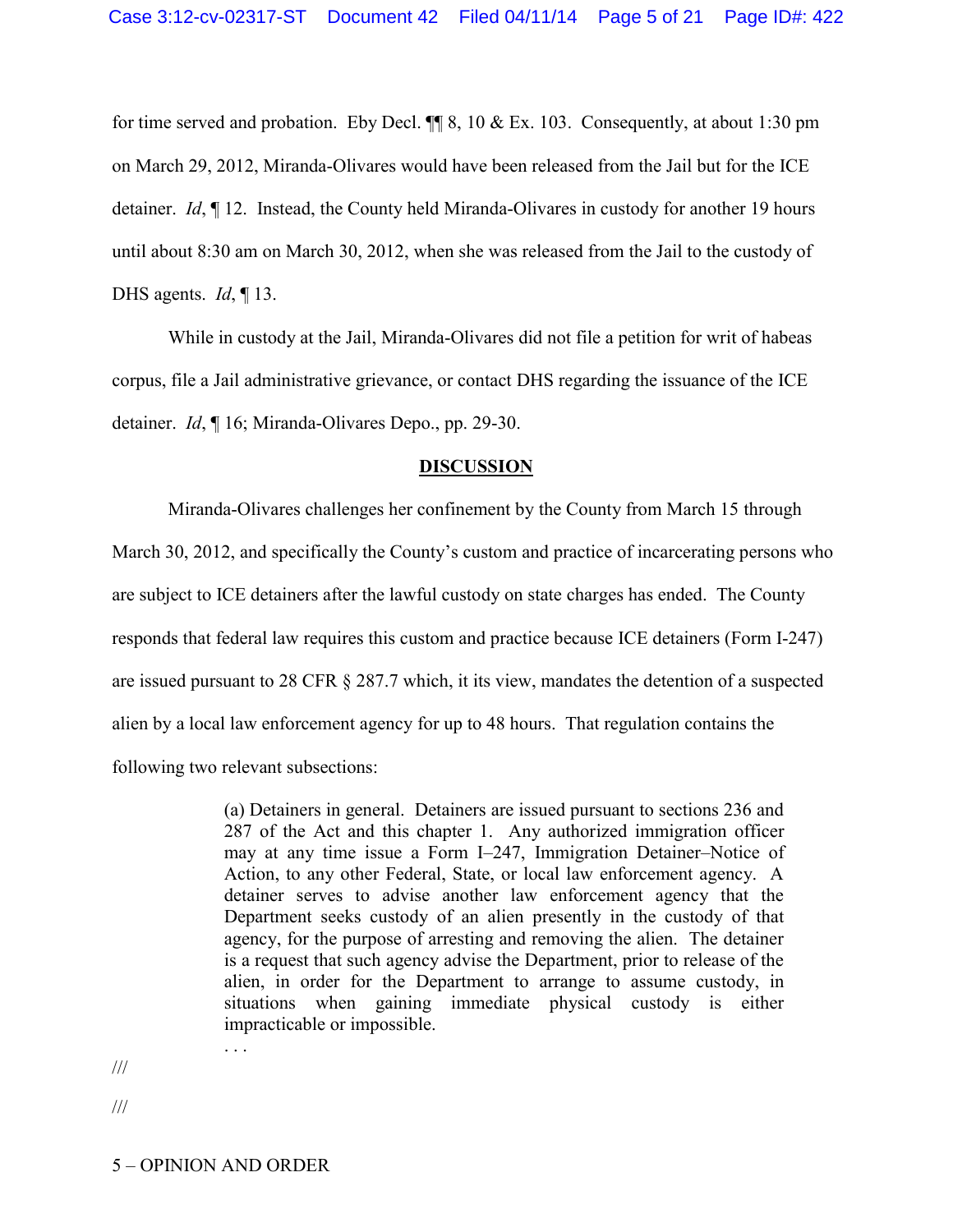(d) Temporary detention at Department request. Upon a determination by the Department to issue a detainer for an alien not otherwise detained by a criminal justice agency, such agency shall maintain custody of the alien for a period not to exceed 48 hours, excluding Saturdays, Sundays, and holidays in order to permit assumption of custody by the Department.

However, as discussed below, neither 28 CFR § 287.7 nor the form of ICE detainer at issue here are mandatory. As a result, the County violated Miranda-Olivares's Fourth Amendment rights.

### **I. § 1983 Claims**

# **A. Legal Standard**

Government conduct under the color of law that deprives a person of a constitutionallyprotected interest violates 42 USC  $\&$  1983. *Haygood v. Younger*, 769 F2d 1350, 1354 (9<sup>th</sup> Cir) 1985). Municipalities are "persons" subject to damages liability under § 1983. *Monell v. Dep't of Soc. Servs.*, 436 US 658 (1978); *Gillette v. Delmore*, 979 F2d 1342, 1346 (9th Cir 1992). A municipality's liability under § 1983 is established if the constitutional violation was committed pursuant to a formal governmental policy or a "long standing practice or custom which constitutes the 'standard operating procedure' of the local governmental entity." *Gillette*, 979 F2d at 1346-47.

Miranda-Olivares does not challenge an express policy adopted by the County. *See City of Oklahoma City v. Tuttle*, 471 US 808, 823 (1985) ("the word 'policy' generally implies a course of action consciously chosen from among various alternatives"). Instead, she challenges the County's undisputed practice or custom of detaining a person based entirely on an ICE detainer even after that person is entitled to release from custody by posting bail or resolving the criminal charges. Based on its interpretation of the language in the ICE detainer and 8 CFR § 287.7, the County argues that its practice or custom does not violate either the Fourth or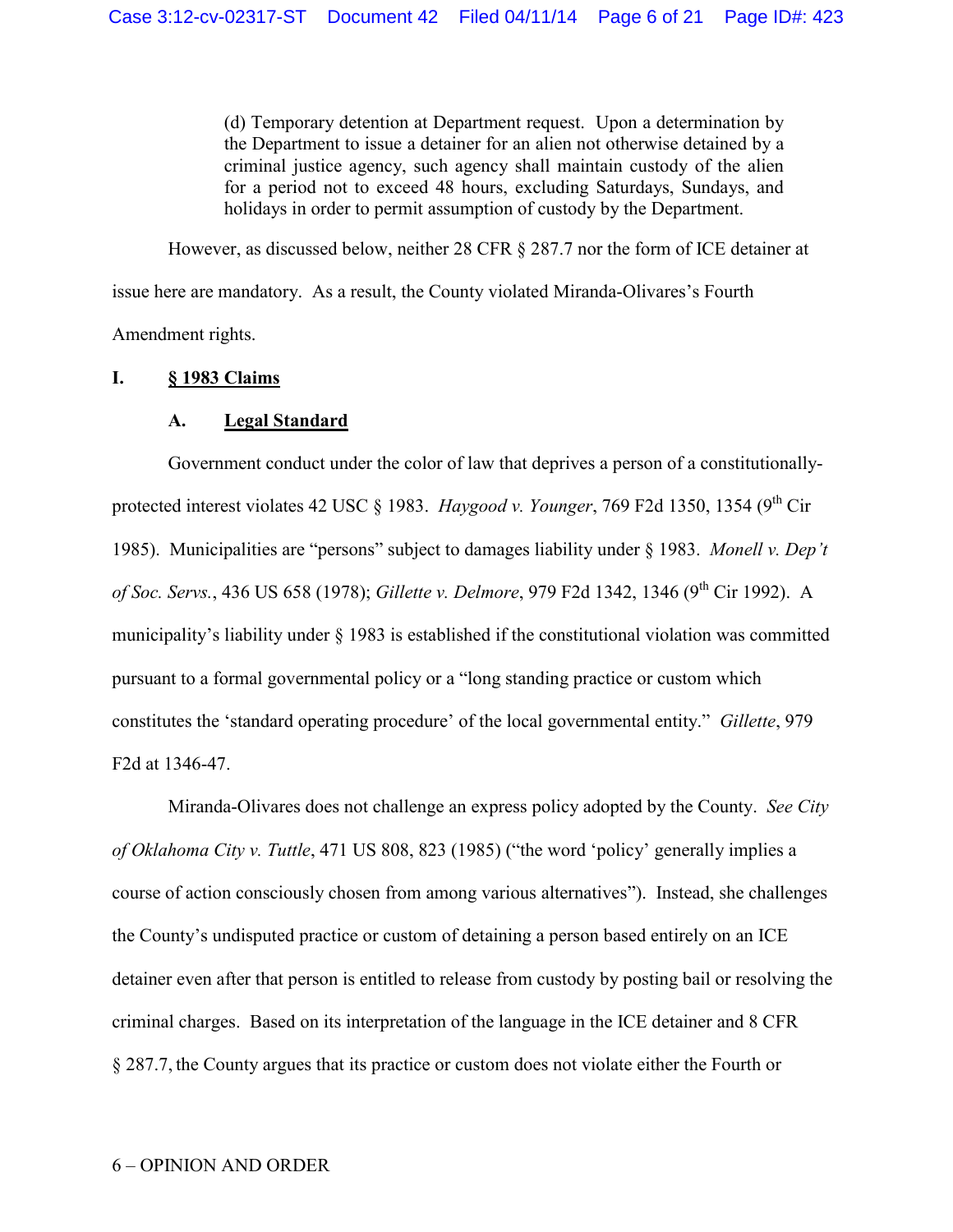Fourteenth Amendments because it is mandated by federal law. However, as discussed below, the County misinterprets the nature of the ICE detainer at issue here.

## **B. ICE Detainer is Not Mandatory**

The County's case relies heavily on the theory that a municipality cannot be liable under *Monell* based on a custom and practice of complying with a mandatory federal law. In support, it points to several decisions from the federal circuits holding that a municipality is not subject to *Monell* liability as a result of enforcing mandatory state law. *See, e.g.*, *Vives v. City of N.Y.*, 524 F3d 346, 351-52 ( $2<sup>nd</sup>$  Cir 2008) (summarizing the circuit decisions). These courts reason that a municipality's decision to honor the obligation to enforce a mandatory state law is not a conscious choice. *See id* at 352-53, citing *Tuttle*, 471 US at 823 ("a policy will ordinarily be the result of a conscious choice"). This conclusion reflects Supreme Court precedent that "municipal liability under § 1983 attaches where — and only where — a deliberate choice to follow a course of action is made from among various alternatives by the official or officials responsible for establishing final policy with respect to the subject matter in question." *Pembaur v. City of Cincinnati*, 475 US 469, 483 (1986), citing *Tuttle*, 471 US at 823.

Although these cases address only state law, their reasoning appears to apply if a municipality had an analogous obligation to follow federal law. Assuming, as the County argues, that the Immigration and Nationality Act ("INA"), 8 USC §§ 1101, *et seq*, occupies and preempts the field of detaining and removing illegal aliens,<sup>4</sup> then the INA would bar the County from exercising any discretion on the subject. *See English v. Gen. Elec. Co.*, 496 US 72, 79

 $\overline{a}$ 

<sup>4</sup> The County argues that its response to the ICE detainer is constitutionally preempted, citing *Valle del Sol Inc. v. Whiting*, 732 F3d 1006 (9<sup>th</sup> Cir 2013). *Whitting* is not applicable because it involved conflict preemption of an Arizona state statute that stood as an obstacle to the accomplishment and execution of the full purpose of federal immigration law. *Id* at 1026. In contrast, the County relies on field preemption based on the implied "federal power to determine immigration policy." *Arizona v. United States*, 132 S Ct 2492, 2498 (2012). Had ICE issued an order of removal or deportation for Miranda-Olivares, then a refusal by the County to comply could be constitutionally preempted. That is not the situation here, however, where the ICE detainer states only that DHS has "[i]nitiated an investigation to determine whether this person is subject to removal from the United States." Eby Decl., Ex. 102.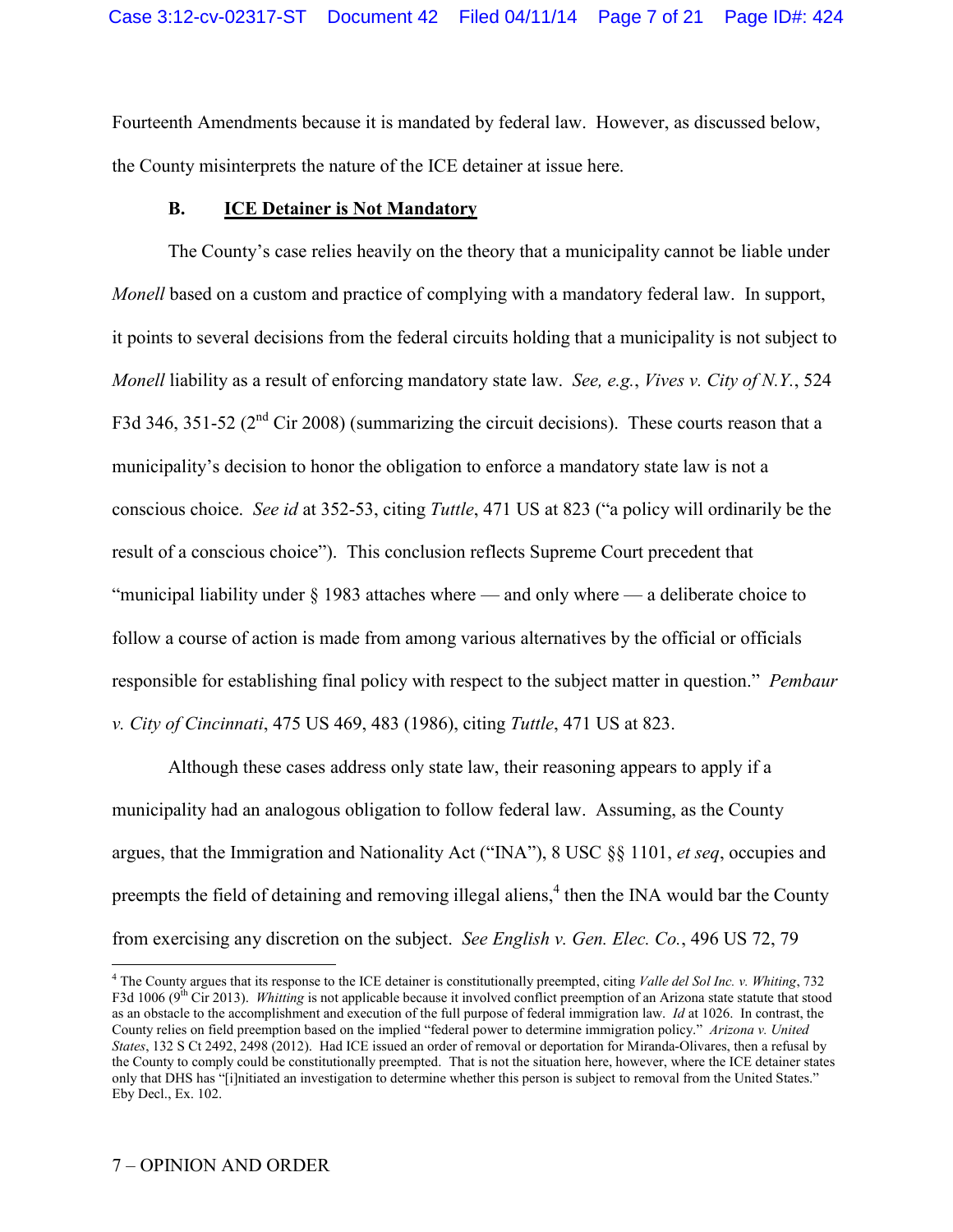(1990) (citation omitted) (under field preemption a "scheme of federal regulation [may be] so pervasive as to make reasonable the inference that Congress left no room for the States to supplement it"). Under that scenario, enforcing a federal immigration policy that mandates cooperation from local law enforcement would require no more conscious decision-making than would be involved in enforcing a mandatory state law. However, as explained below, the federal regulation in question, 8 CFR § 287.7, does not mandate detention by local law enforcement, but only requests compliance in detaining suspected aliens. As the Second Circuit posited, albeit without deciding, "if a municipality decides to enforce a statute that it is authorized, but not required, to enforce, it may have created a municipal policy," subjecting it to *Monell* liability. *Vives*, 524 F3d at 353.<sup>5</sup>

In this case, any injury Miranda-Olivares suffered was the direct result of the County exercising its custom and practice to hold her beyond the date she was eligible for release based solely on the ICE detainer. The County argues that it had no choice because the ICE detainer mandated her detention pursuant to 8 CFR § 287.7. In particular, it points to the directive in the caption ("MAINTAIN CUSTODY OF ALIEN FOR A PERIOD NOT TO EXCEED 48 HOURS") and the body of the "request" stating that it "flows from federal regulation 8 C.F.R. § 287.7, which provides that a law enforcement agency 'shall maintain custody of an alien' once a detainer has been issued by DHS." The County interprets the use of "shall" as extinguishing any discretion by a local law enforcement agency once ICE issues the detainer.

The County finds support for its interpretation of the ICE detainer and regulation in several district court cases. However, those cases are not persuasive. First, some of those cases

 $\overline{a}$ 

<sup>5</sup> Of course, even if a municipality enforces a mandatory, but unconstitutional, state or federal law, *Monell* liability may attach even though the municipality does not know that the statute is unconstitutional. *Id* at 350, citing *Owen v. City of Independence, Mo.*, 445 US 622, 650, 657 (1980) (denying municipalities the good-faith defense).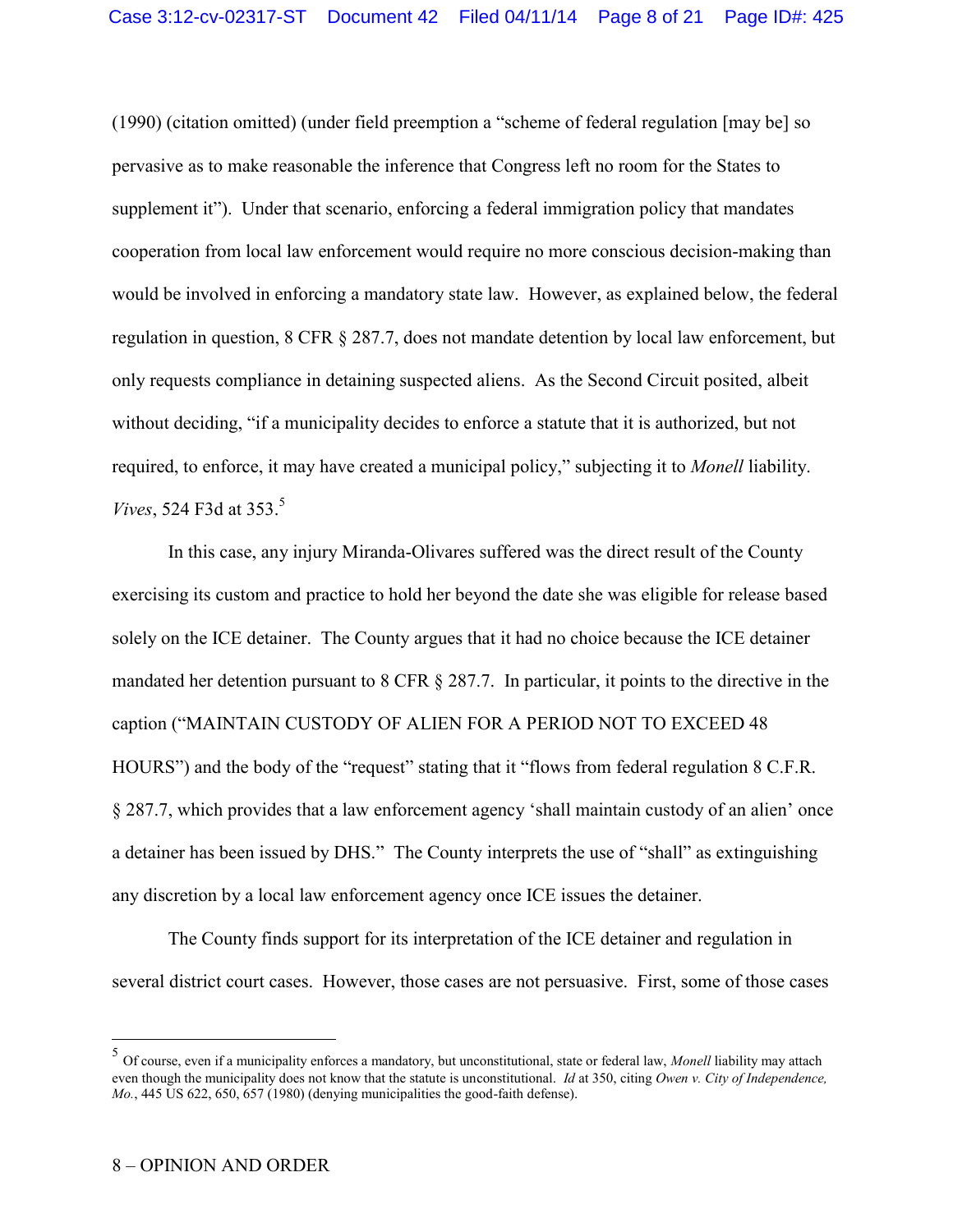fail to conduct any textual analysis. *See Comm. for Immigrant Rights of Sonoma Cnty. v. Cnty. of Sonoma*, 644 F Supp2d 1177, 1206 (ND Cal 2009); *Sorcia v. Smith*, C/A No. 9:10-2827-JFA-BM, 2011 WL 5877026, at \*1 (DSC Nov. 22, 2011).

Second, the majority of the cases cited by the County rely on the statutory interpretation of *Galarza v. Szalczyk*, 10-CV-06815, 2012 WL 1080020, at \*19 (ED Pa Mar. 30, 2012). *See Davila v. N. Reg'l Joint Police Bd.*, 2013 WL 5724939, at \*\*12-13 (WD Pa 2013) (finding the regulation to be a "directive" and then stating that "[t]he Court is not aware of, nor is the plaintiff able to cite to, a case that has held a local government entity's decision to rely on and comply with this federal regulation to be unconstitutional on its face"); *Rios-Ouiroz v. Williamson Cnty.*, *Tenn.*, 3-11-1168, 2012 WL 3945354, at \*4 (MD Tenn Sept. 10, 2012) ("The subsection says 'shall maintain,' which indicates an obligation to maintain custody. For this reason, the Court finds that the regulation is mandatory."); *Ramirez-Mendoza v. Maury Cnty., Tenn.*, 1:12-CV-00014, 2013 WL 298124, at \*8 (MD Tenn Jan. 25, 2013) (relying on the *Rios-Quiroz* analysis to hold "the Defendant was not required to make an independent probable cause determination of Plaintiff's immigration status"). However, the Third Circuit recently reversed *Galarza* and interpreted the regulation as not imposing a mandatory obligation on local law enforcement agencies to detain suspected aliens subject to an INS detainer. *Galarza v. Szalczyk, et al*, No. 12- 3991, 2014 WL 815127 ( $3<sup>rd</sup>$  Cir Mar. 4, 2014). The regulation contains two subsections. Subsection (a) of 8 CFR § 287.7 describes the purpose of a detainer "to advise another law enforcement agency" that DHS seeks custody and provides that it is "a request" to advise DHS "prior to release of the alien." The phrase "shall maintain custody of an alien" is found only in subsection (d) regarding the length of detention. The Third Circuit concluded that "it is hard to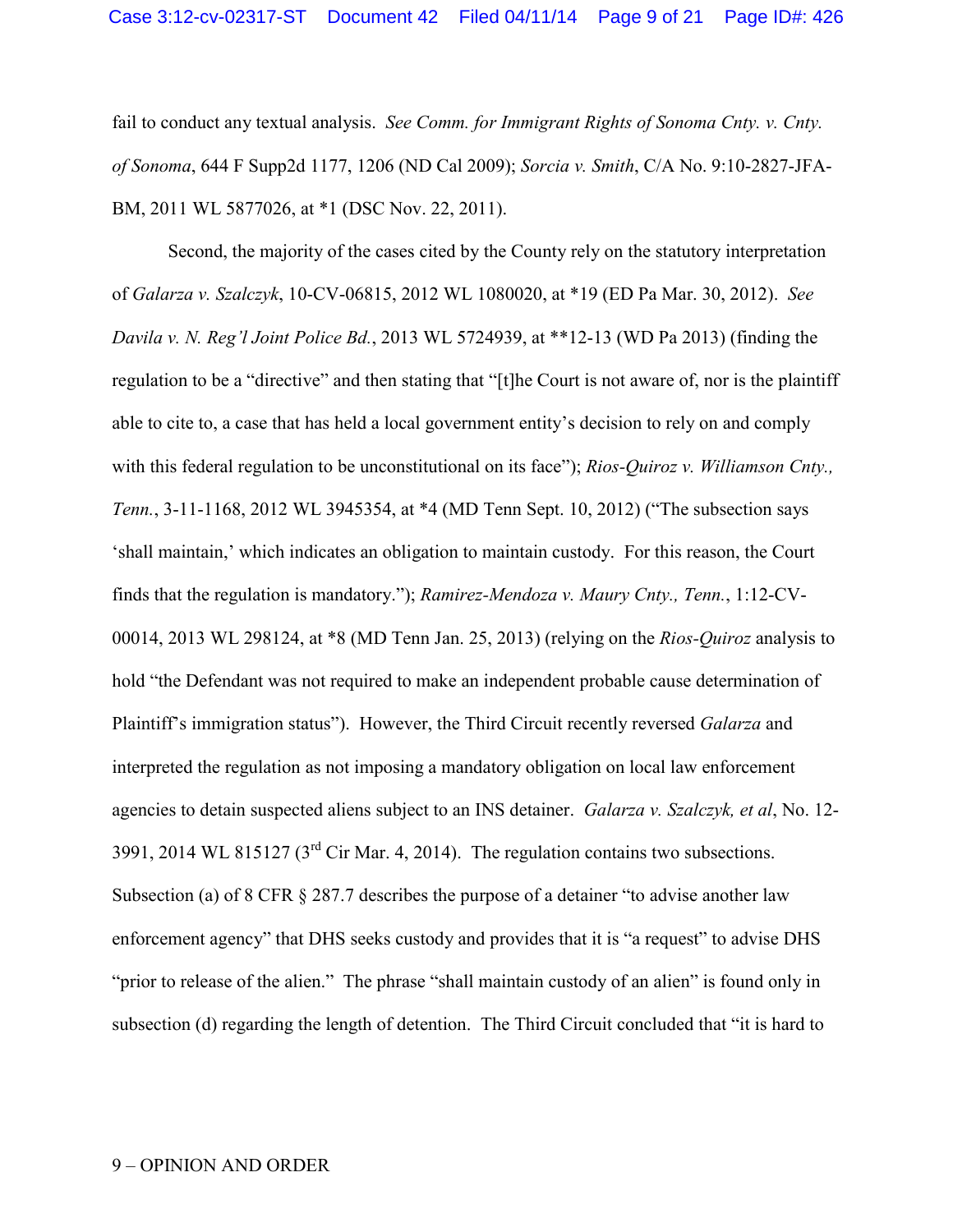read the use of the word 'shall' in the timing section [(d)] to change the nature of the entire regulation." *Id* at \*4.

Despite the Third Circuit's analysis, the County argues that any interpretation that provides local law enforcement with discretion to refuse detention upon receipt of an ICE detainer violates the maxim requiring the court to give meaning to all provisions of the statute. However, in the present context, this maxim cuts both ways. Interpreting "shall" in subsection (d) to require local law enforcement to detain a suspected alien would render the repeated use of the word "request" meaningless, while interpreting "request" in subsection (a) to apply to all the instructions given to local law enforcement would eviscerate the common meaning of "shall." When read as a whole, only one interpretation of the statute is reasonable. If both "shall" and "request" are given meaning, then a detainer issued by ICE under subsection (b) is a "request" that local law enforcement voluntarily hold suspected aliens up to 48 hours. At least two courts have similarly reconciled subsections (a) and (d). *See Morales v. Chadbourne, et al*, C.A. No. 12-301-M, 2014 WL 554478, at \*17 (D RI Feb. 12, 2014) ("Subsection (d) . . . titled 'Temporary detention at Department request,' comes only after subsection (a)'s 'general' detainer definition as a 'request.'"); *Buquer v. City of Indianapolis*, 1:11-CV-00708-SEB, 2013 WL 1332158, at \*3 (SD Ind Mar. 28, 2013) ("A detainer is not a criminal warrant, but rather a voluntary request" that "automatically expires at the end of the 48-hour period.").

An even more fundamental principle of statutory interpretation favors Miranda-Olivares. "[W]here an otherwise acceptable construction of a statute would raise serious constitutional problems, the Court will construe the statute to avoid such problems unless such construction is plainly contrary to the intent of Congress." *Edward J. DeBartolo Corp. v. Fl. Gulf Coast Bldg. & Const. Trades Council*, 485 US 568, 575 (1988) (citation omitted). As recognized by the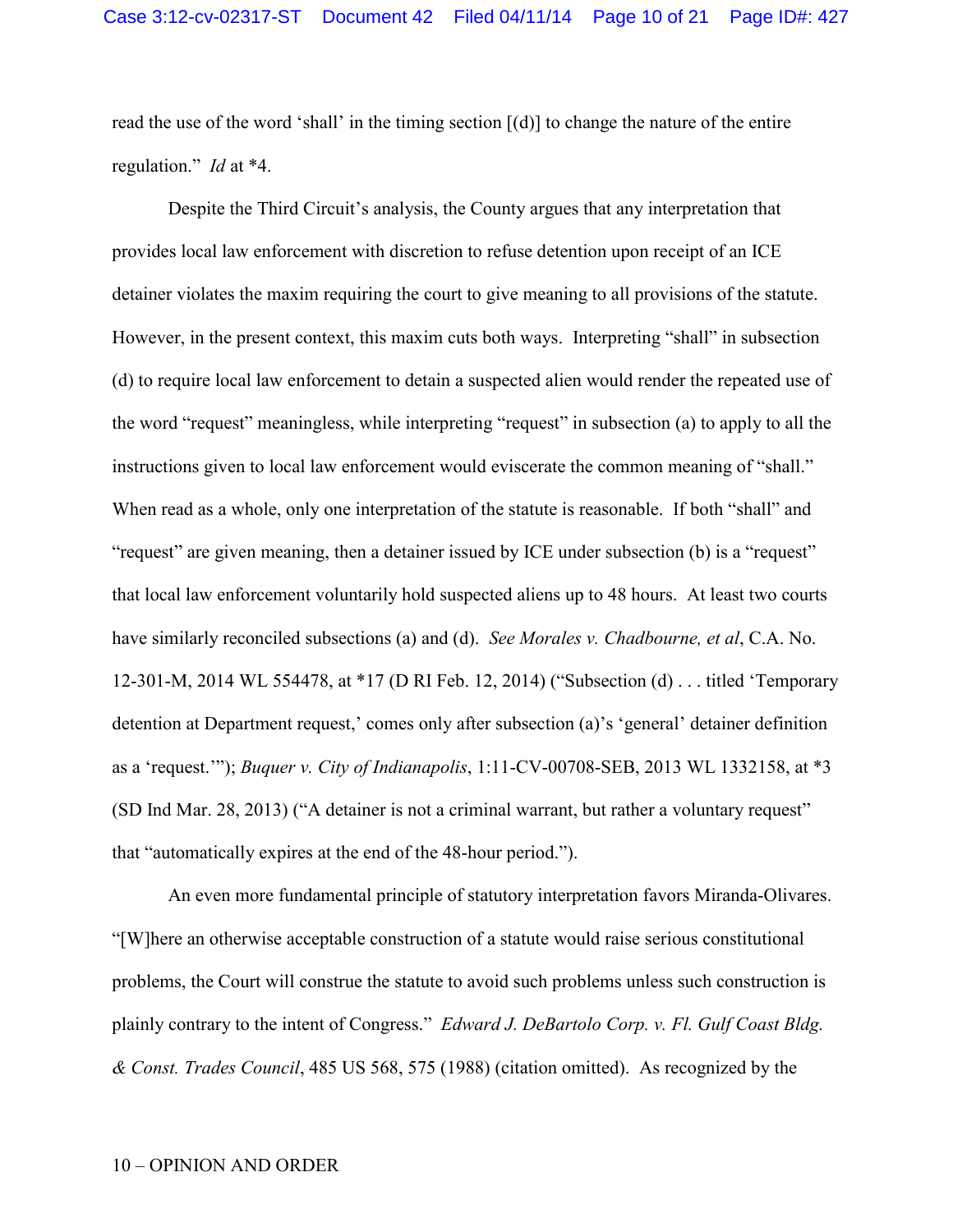Third Circuit, the Tenth Amendment requires that 8 CFR § 287.7 be deemed a request. *Galarza*, 2014 WL 815127, at \*7. It is settled that any federal action that commandeers "the legislative processes of the States by directly compelling them to enact and enforce a federal regulatory program 'upsets the usual constitutional balance of federal and state powers.'" *New York v. United States*, 505 US 144, 170 (1992), citing *Hodel v. Va. Surface Min. & Reclamation Ass'n, Inc.*, 452 US 264, 288 (1981). Consistent with this principle, the Supreme Court has described the only specific reference to detainers in the INA,  $8 \text{ USC} \$   $1367(d)$ , as "requests for information about when an alien will be released from their custody" and as one way state officials may "assist" the federal government in the detention and removal of aliens. *Arizona*, 132 S Ct at 2507, citing 8 USC § 1357(d). Thus, a conclusion that Congress intended detainers as orders for municipalities to enforce a federal regulatory scheme on behalf of INS would raise potential violations of the anti-commandeering principle.

A non-mandatory interpretation is also consistent with the general interpretation of the character of INS detainers in other contexts. No federal circuit court "has ever described ICE detainers as anything but requests." *Galarza*, 2014 WL 815127, at \*5 (summarizing the treatment of INS detainers in the majority of circuits). For habeas corpus purposes, the Ninth Circuit has noted that "[t]he detainer letter itself merely advises that an investigation has been commenced and that an order to show cause and warrant will be issued when available." *Garcia v. Taylor*, 40 F3d 299, 303 (9<sup>th</sup> Cir 1994), *superseded on other grounds by* 8 USC § 1252(i). Specifically, it held that the INS detainer letter "does not limit [Bureau of Prisons] discretion." *Id.* Therefore, even a fellow federal agency "does not *hold* the prisoner for the INS." *Id* at 304 (emphasis in original). Regardless of the context, the Ninth Circuit considers the language of the detainer letter to be unambiguous: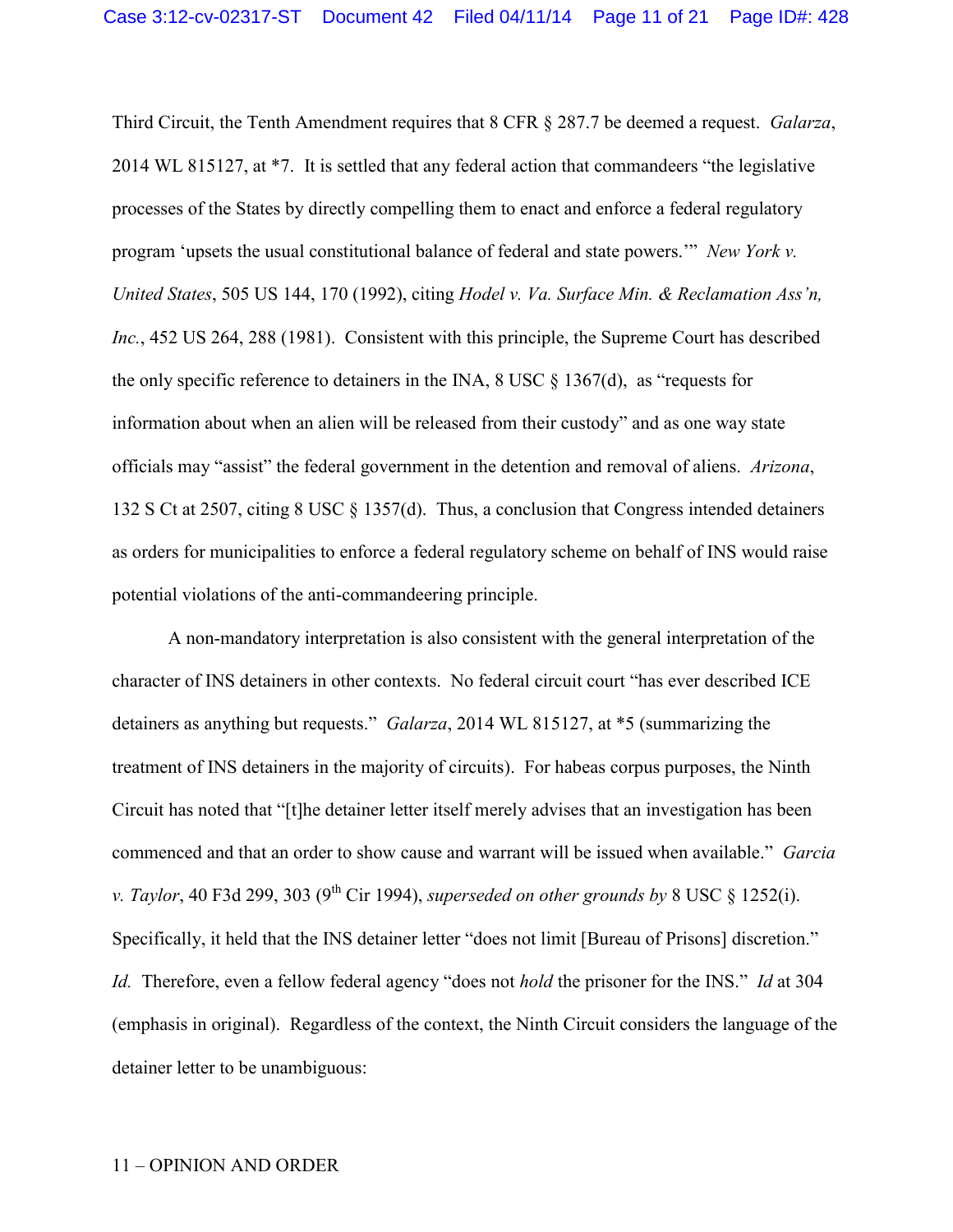We do not see how the detainer document can be read in any other way. It simply expresses interest and says that the INS will (we suppose, if it honestly can) obtain charging documents in due course. We see nothing in the detainer letter that would allow, much less compel, the warden to do anything but release [a detainee] at the end of his term of imprisonment.

*Id*.

 $\overline{a}$ 

. . .

The County seeks to distinguish *Garcia* because it interprets an unidentified detainer letter (not necessarily Form I-247) and not 8 CFR § 287.7. However, the language of the relevant regulation giving INS authority to issue detainer letters has not substantively changed since the Ninth Circuit decided *Garcia*. *See* 53 Fed Reg 9281 (Mar 22, 1988) (containing 8 CFR § 242.2(a)(4) and § 287.7(a)(4)). Moreover, pre-2010 ICE detainers contained the word "require" that does not appear anywhere in the current version. *Galarza*, 2014 WL 815127, at \*7. In any event, *Garcia* represents the only Ninth Circuit interpretation of congressional intent underlying the authorization of immigration detainers.

The County also posits that consulting nonjudicial interpretations of 8 CFR § 287.7 is unnecessary because the text is unambiguous. That assertion is clearly repudiated by the contradictory judicial interpretations of the text. To resolve the ambiguity in the text, it is prudent to follow the lead of *Galarza* and consider policy and litigation statements made by ICE, the United States Department of Justice ("DOJ") on behalf of DHS, and state Attorney Generals. *See Skidmore v. Swift & Co.*, 323 US 134, 140 (1944) ("the rulings, interpretations and opinions of [the federal agency], while not controlling upon the courts by reason of their authority, do

 $6 \S 287.7$  Detainer Provisions under section 287(d)(3) of the Act.

<sup>(</sup>a) Detainers in general. (1) Only an immigration officer as defined in section  $101(a)(18)$  of the Act, or § 103.1(q) of this chapter is authorized to issue a detainer. Detainers may only be issued in the case of an alien who is amenable to exclusion or deportation proceedings under any provision of law; however, no detainer shall be issued in the case of an alien who is in the United States without legal authority and is eligible to apply, or has applied, for legalization or special agricultural worker status under the provisions of section 245A or 210 of the Act, unless the Service has denied, or has issued a notice of intent to deny, the benefit applied for.

<sup>(4)</sup> Temporary detention at Service request. Upon a determination by the Service to issue a detainer for an alien not otherwise detained by a criminal justice agency, such agency shall maintain custody of the alien for a period not to exceed forty-eight hours, in order to permit assumption of custody by the Service.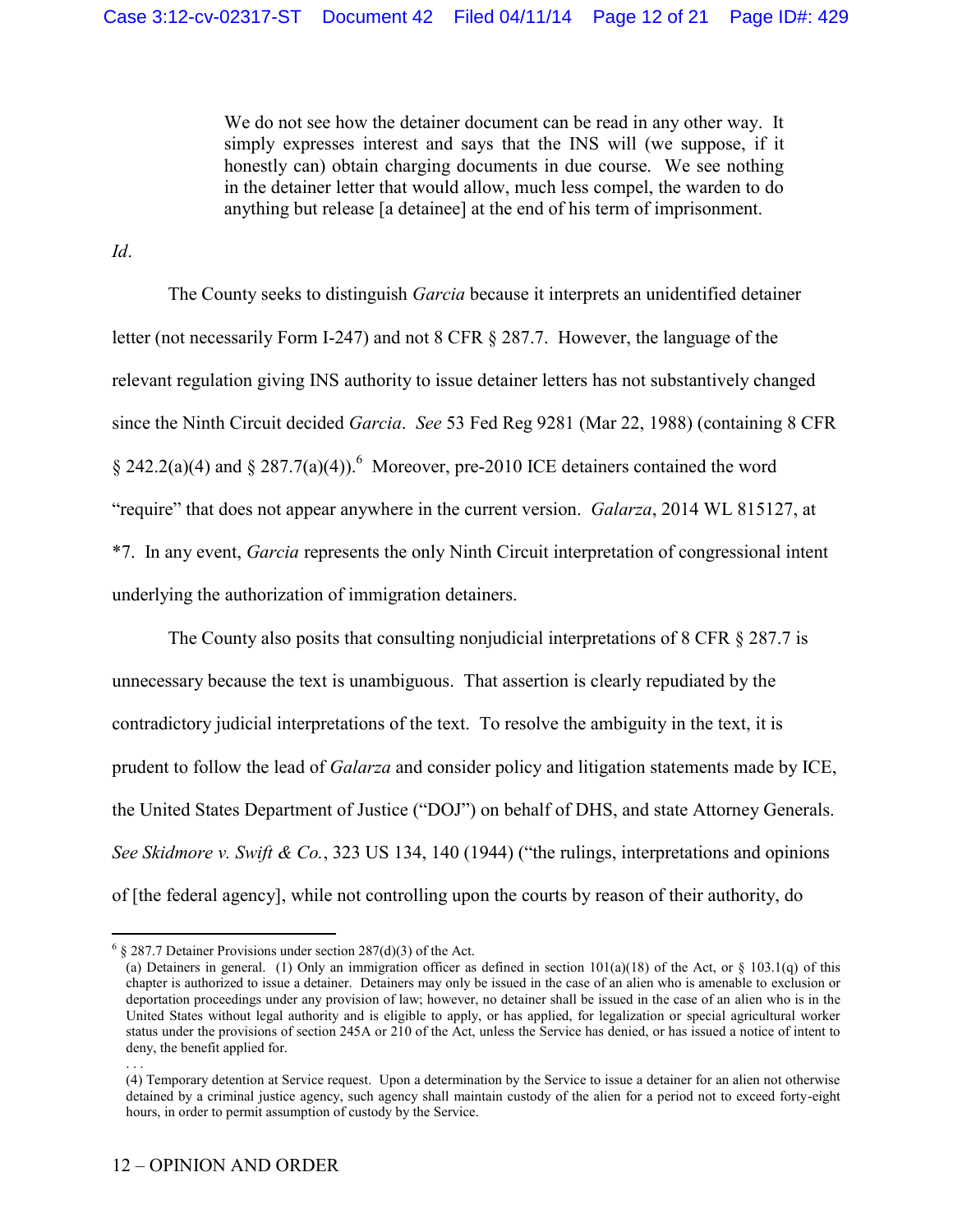constitute a body of experience and informed judgment to which courts and litigants may properly resort for guidance.").

Both internally and publically, ICE defines Form I-247 as "a notice that ICE issues to Federal, State, and local law enforcement agencies (LEAs) to inform the LEA that ICE intends to assume custody of an individual in the LEA's custody," thereby serving the purpose of "request[ing] that the LEA maintain custody of an alien who would otherwise be released for a period not to exceed 48 hours." Henretty Decl., Ex. 1 (ICE website) & Ex. 14 (ICE Enforcement Interim Policy Number 10074.1). Similarly, in response to a lawsuit, the DOJ's Office of Immigration Litigation denied the allegations "that the regulations cited on the I-247 form, which is a legally authorized request upon which a state or local law enforcement agency permissibly may rely, imposes a requirement upon the LEA to detain the individual on ICE's behalf." *Id*, Ex. 15, p. 3. Later in that same suit, the DOJ argued that that an ICE detainer does not violate the Tenth Amendment because it is a "legally authorized request upon which a state or local law enforcement agency may rely. It does not conscript state or local law enforcement to take any action or administer any program." *Id*, Ex. 16, p. 2 (*Moreno v. Napolitano*, 11-cv-5452 (ND Ill Aug. 11, 2011) (date of case filing)).

In addition, both the Attorney Generals of Maryland and California have issued policy statements interpreting 8 CFR§ 287.7 and defining state and local law enforcement's duty under Form I-247. On December 4, 2012, the California Attorney General published his opinion that ICE detainers were "merely requests enforceable *at the discretion of the agency* holding the individual arrestee" based on the non-mandatory language used in the Form I-247 and the Tenth Amendment. Reply (docket #30), Ex. 3, p. 2. On October 31, 2013, again relying on the Tenth Amendment, the Maryland Attorney General stated "it is my view, that the mandatory meaning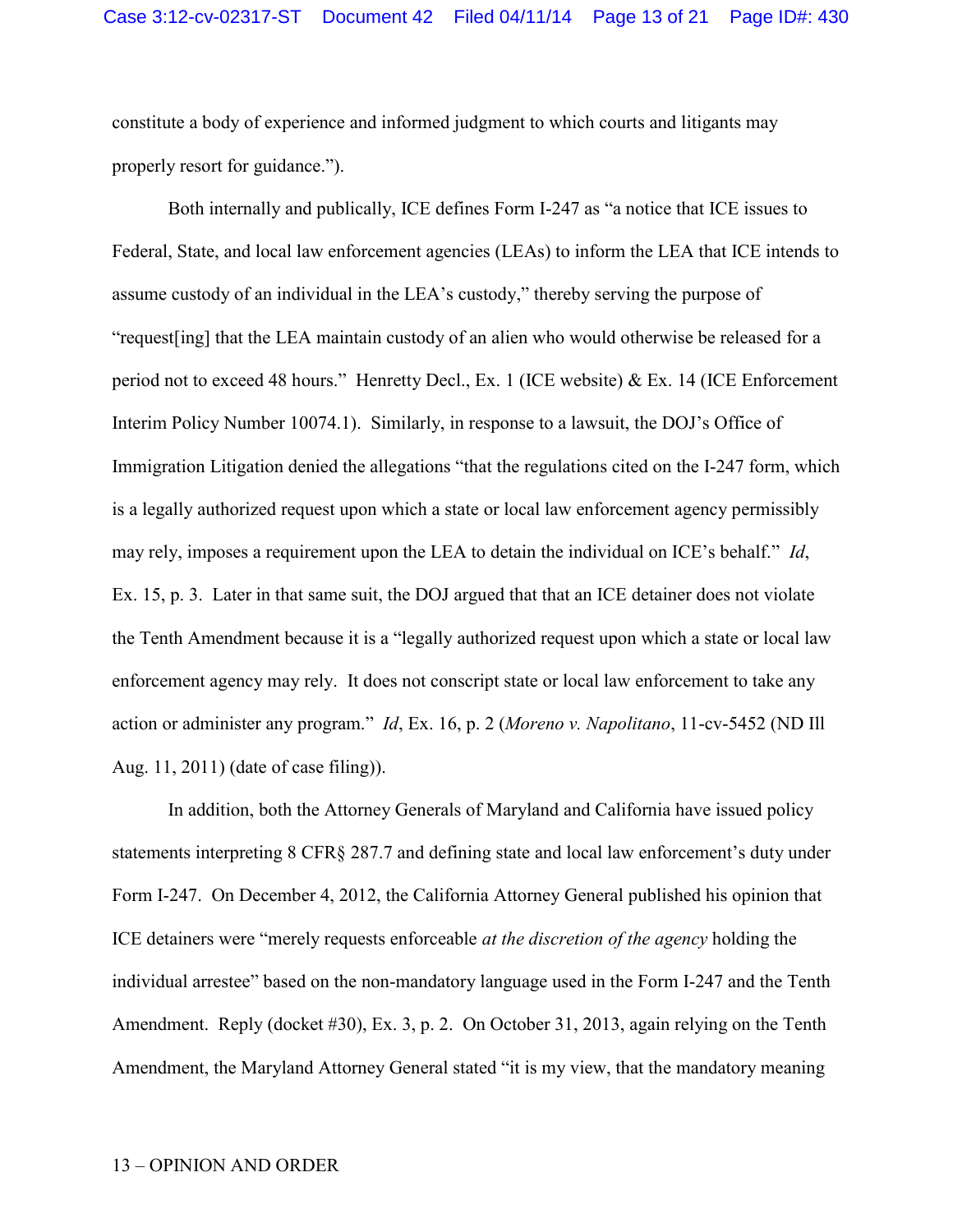of the term 'shall' should be limited to the length of the stay" and "that the best reading of the regulation, supported by the position of ICE, allows state and local jurisdictions to exercise discretion when determining how to respond to individual detainers." *Id*, Ex. 2, pp. 2-3.

For these reasons, this court concludes that 8 CFR § 287.7 does not require LEAs to detain suspected aliens upon receipt of a Form I-247 from ICE and that the Jail was at liberty to refuse ICE's request to detain Miranda-Olivares if that detention violated her constitutional rights. Accordingly, the County cannot avail itself of the defense that its practice and custom did not cause the allegedly unlawful detention.

## **C. Fourteenth Amendment Claim (First Claim)**

As clarified at the hearing on the motions**,** the First Claim alleges a violation of Miranda-Olivares's substantive, not procedural, due process rights under the Fourteenth Amendment.

"Substantive due process refers to certain actions that the government may not engage in, no matter how many procedural safeguards it employs." *Blaylock v. Schwinden*, 862 F2d 1352, 1354 ( $9<sup>th</sup>$  Cir 1988) (citation omitted). Miranda-Olivares easily satisfies the threshold burden of showing "a government deprivation of life, liberty, or property." *See Brittain v. Hansen*, 451 F3d 982, 991 (9<sup>th</sup> Cir 2006). Under her allegations of extended detainment after resolution of her state charges and without a determination of probable cause to hold her under the detainer, Miranda-Olivares held a liberty interest in being free from incarceration. *See Oviatt By and Through Waugh v. Pearce*, 954 F2d 1470, 1474 (9<sup>th</sup> Cir 1992), citing *Baker v. McCollan*, 443 US 137, 144 (1979) (finding Oregon statutes created a protected liberty interest in freedom from incarceration without speedy pretrial procedures).

However, to establish a violation of substantive due process, a plaintiff must also prove that the challenged government action was "clearly arbitrary and unreasonable, having no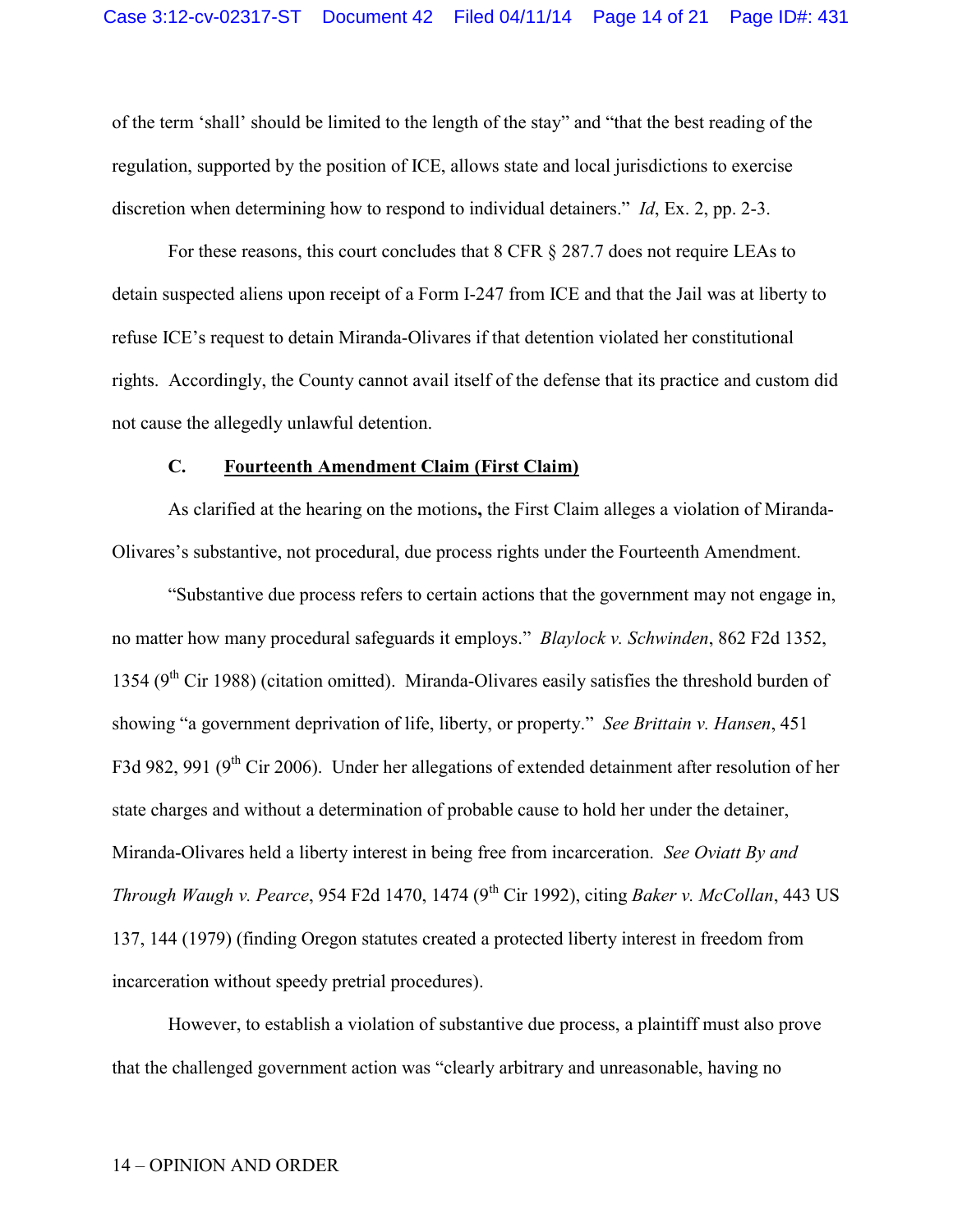substantial relation to the public health, safety, morals, or general welfare." *Village of Euclid v. Ambler Realty Co.*, 272 US 365, 395 (1926); *Patel v. Penman*, 103 F3d 868, 874 (9 th Cir 1996) (citation omitted), *overruled on other grounds by Nitco Holding Corp. v. Boujikian*, 491 F3d 1086, 1089 ( $9<sup>th</sup>$  Cir 2007). The standard is whether the challenged conduct "shocks the conscience," under which "only the most egregious executive action can be said to be 'arbitrary' in the constitutional sense." *County of Sacramento v. Lewis*, 523 US 833, 846 (1998), *abrogated on other grounds by Saucier v. Katz*, 533 US 194 (2001); *see also Sylvia Landfield Trust v. City*  of L.A., 729 F3d 1189, 1195 (9<sup>th</sup> Cir 2013) (citation omitted).

In the Ninth Circuit, government action taken as the result of "reasonable, though possible erroneous, legal interpretation" does not rise to the level of egregious conduct. *Brittain*, 451 F3d at 996. "We do not require police officers to act as legal experts to avoid violating the Constitution." *Id.* Although this court concludes that the ICE detainer is not mandatory, the County could have reasonably reached a different conclusion. As Miranda-Olivares points out, the County apparently did not seek legal advice from counsel or guidance from ICE before routinely detaining persons upon receiving an ICE detainer. Had it done so, however, it still may have concluded that the ICE detainer is mandatory, as have some district courts. Even though the County's interpretation is wrong, it is not necessarily unreasonable. Because the County's compliance with a facially valid ICE detainer issued for the Miranda-Olivares does not shock the conscience, summary judgment is granted for the County on the First Claim.

### **D. Fourth Amendment Claim (Second Claim)**

Miranda-Olivares contends that the County violated her Fourth Amendment rights both by the refusing to release her during the two weeks when she could have posted bail and by continuing to incarcerate her for 19 hours after her release from the state charges.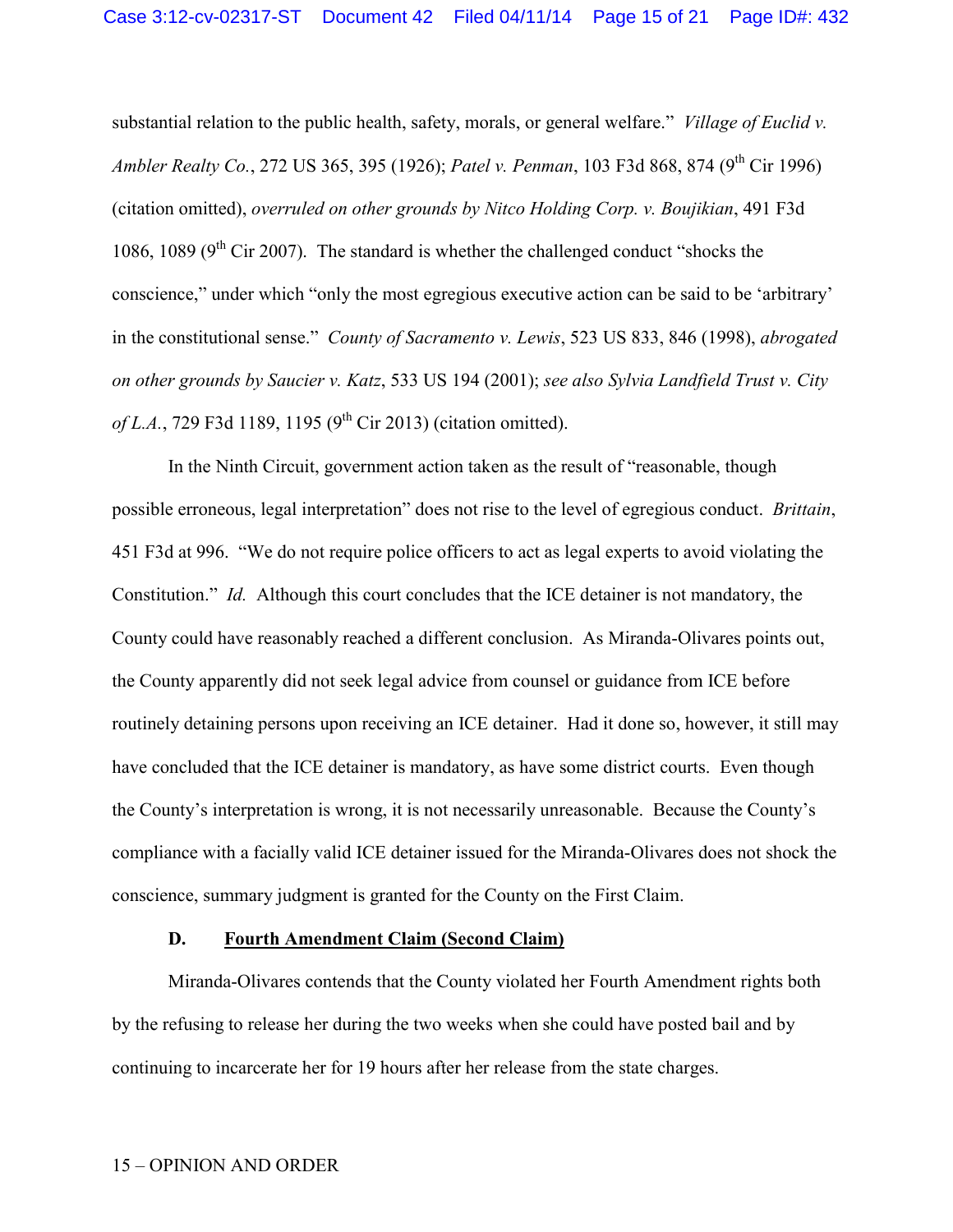The County argues that Miranda-Olivares's protection under the Fourth Amendment ended after her arraignment. According to the County, the Fourth Amendment analysis only applies to allegations that an individual was deprived of liberty prior to the government's determination of legal custody. In support, it cites the statement by the Ninth Circuit in *Pierce v. Multnomah Cnty.*, 76 F3d 1032, 1043 (9<sup>th</sup> Cir 1996), that "the Fourth Amendment sets the applicable constitutional limitations on the treatment of an arrestee detained without a warrant up until the time such arrestee is released or found to be legally in custody based upon probable cause for arrest." *Pierce*, 76 F3d at 1043.

The County misinterprets Miranda-Olivares's claim. The seizures that allegedly violated her Fourth Amendment rights were not a continuation of her initial arrest, but new seizures independent of the initial finding of probable cause for violating state law. By continuation of her detention based on the ICE detainer embarked Miranda-Olivares on a subsequent and new "prolonged warrantless, post-arrest, pre-arraignment custody." *See Pierce*, 76 F3d at 1042-43, citing *Austin v. Hamilton*, 945 F2d 1155, 1158-60 ( $10^{th}$ Cir 1991) (noting that "the custodial continuum run[s] through initial arrest or seizure, post-arrest but pre-charge or pre-hearing custody, pretrial detention, and post-conviction incarceration"). In this context, the term "reseizure" is a misnomer. The alleged violations are more aptly titled "subsequent seizures" of a former detainee.

This case is similar to *Vanke v. Block*, Case No. CV 98-4111 DDP (SHx), 1998 US Dist LEXIS 23488 (CD Cal 1998), in which the Los Angeles County Jail extended a detainee's confinement after the court had ordered his release. The court divided the reasons for extended confinement into two categories of delays caused by: (1) administrative steps incident to release ("administrative delays"); and (2) the County's practice of "deferring the commencement of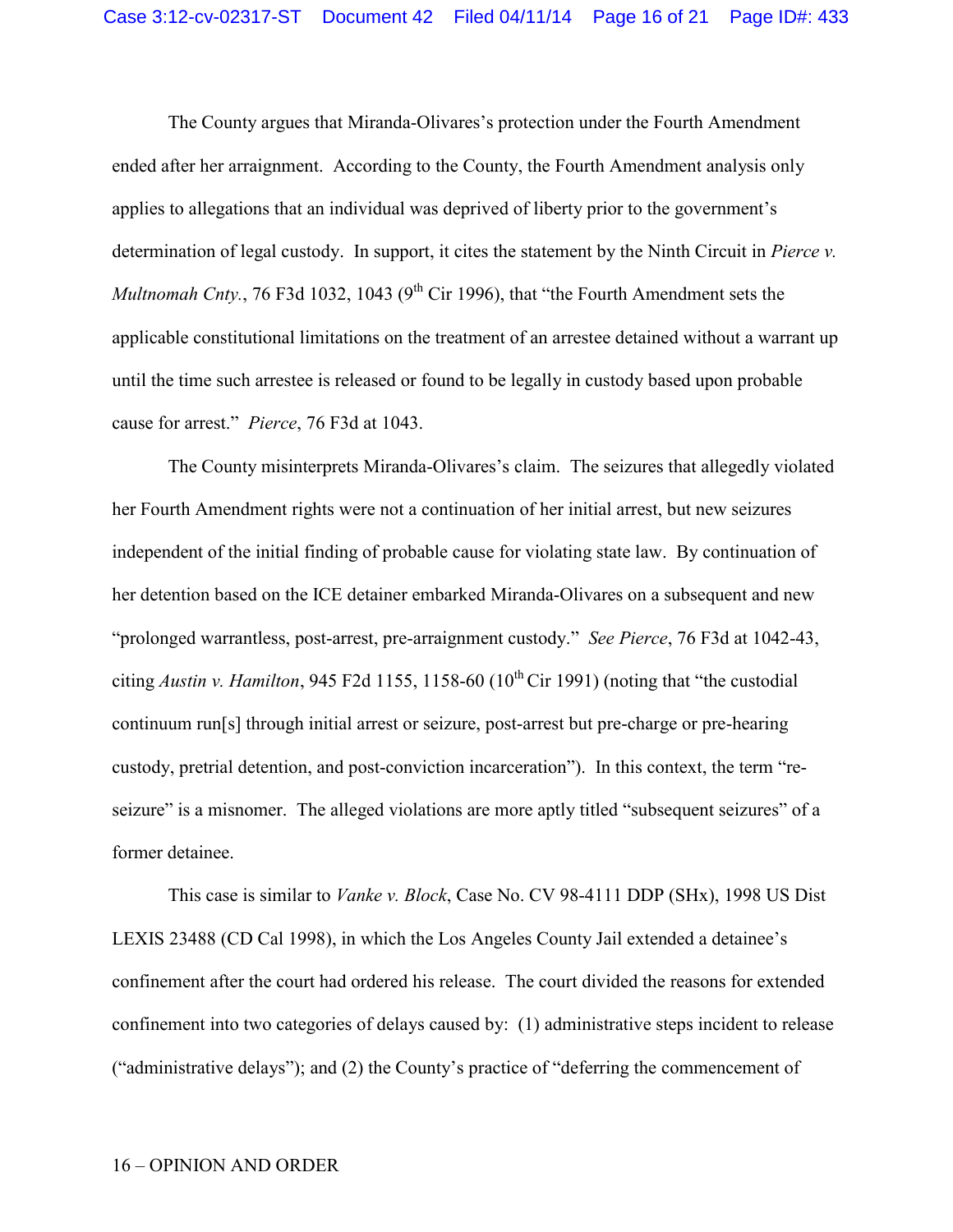those steps until the [County had] updated its database of wants and holds" ("investigative delays"). *Id* at \*3. The court determined that the detention due to investigative delays constituted a seizure and was governed by the Fourth Amendment. *Id* at \*\*32-33. It explained that these investigative delays:

> restrict the liberty of individuals after a court has either ordered their release or concluded that the lawful authority to hold them on the case before the court no longer exists. After receiving such an order, the [county] may no longer treat the individual as a pretrial detainee, but as a former detainee, over whom the [county's] authority extends no further than necessary to execute the court's order directing release. The force of a court order negating the lawful authority to hold an individual requires that any continued detention beyond the period necessary to execute the order be analyzed as a new arrest under the Fourth Amendment.

*Id* at \*\*50-51.

Likewise here, the judge ordered the pre-trial release of Miranda-Olivares at the arraignment upon posting of bail. It is undisputed that she could and would have posted bail but for the County's custom and practice of continued detention upon receipt of the ICE detainer. Both at the arraignment (had bail been posted) and upon resolution of her state charges, the County no longer had probable cause to justify her detention. As in *Vanke*, the continued detention exceeded the scope of the Jail's lawful authority over the released detainee, constituted a new arrest, and must be analyzed under the Fourth Amendment.

Even *Pierce*, on which the County relies, recognized that the Fourth Amendment's protection is triggered by a subsequent seizure by characterizing it as a new "initial" seizure within the traditional bounds of Fourth Amendment protections. *Pierce*, 76 F3d at 1043. The Ninth Circuit reversed the trial court's directed verdict for the defendant based on the fact that the jail had seized her during the process of her release. "[A] reasonable jury could find that although Pierce was still physically inside the detention center, she had been 'released' because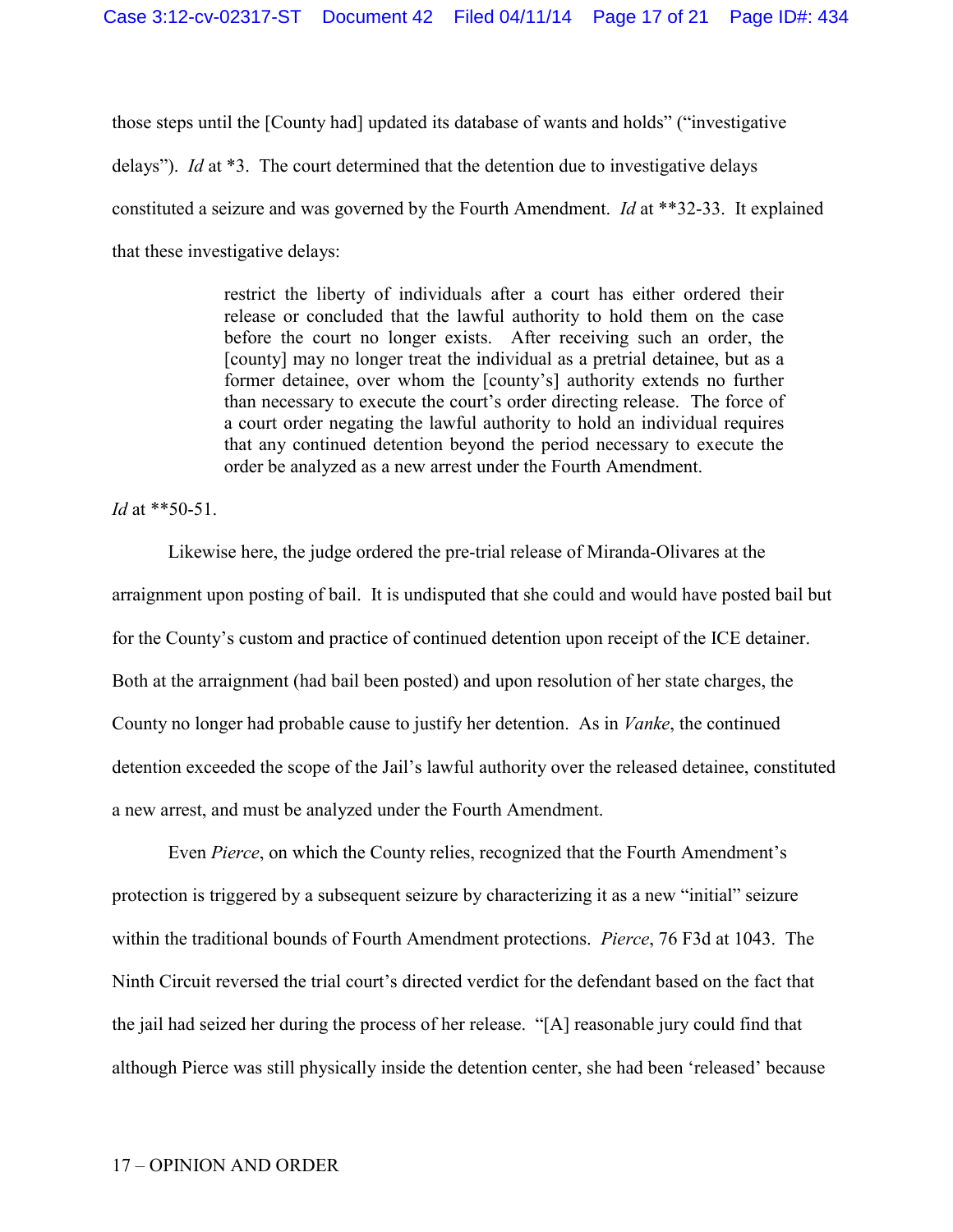[the jail] had indicated that Pierce was free to go and by implication that the officer lacked any further authority to detain her." *Id.*

The County also argues that the Jail never effectively "released" Miranda-Olivares because a seizure can only occur after a person is physically released from custody and taken back into custody. In support, it cites *Green v. Baca*, 306 F Supp2d 903, 909 n35 (CD Cal 2004), which rejected the theory of a "constructive re-seizure" when the plaintiff's release was delayed due to the county not receiving the release order. This argument again reflects the County's misreading of Miranda-Olivares's claim as based on a theory of prolonged detention based on the initial seizure instead of detention based on a new seizure. *Green* falls into the group of cases described in *Vanke* as "administrative delays" because the plaintiff alleged a violation based on his "overdetention" or "excessive custody" springing from an existing probable cause determination. Unlike the County's reliance on the issuance of the ICE detainer, there were no new grounds for arrest in *Green*. *See id* (the jail held Green under California Penal Code § 3056: "Prisoners on parole shall remain under the legal custody of the department and shall be subject at any time to be taken back within the inclosure [*sic*] of the prison.")*.* Moreover, had Miranda-Olivares posted bail and attempted to walk out of the Jail, it is undisputed that the County would have followed its custom and practice of complying with the ICE detainer and taken her back into custody. To adopt the County's position is to elevate form over substance.

Thus, the Fourth Amendment applies to County's detention of Miranda-Olivares after she was entitled to pre-trial release on bail and again after she was entitled to release after resolution of her state charges. In order for the County to hold a person beyond the period necessary to execute an order of legal authority to continue detention, it must meet the clearly defined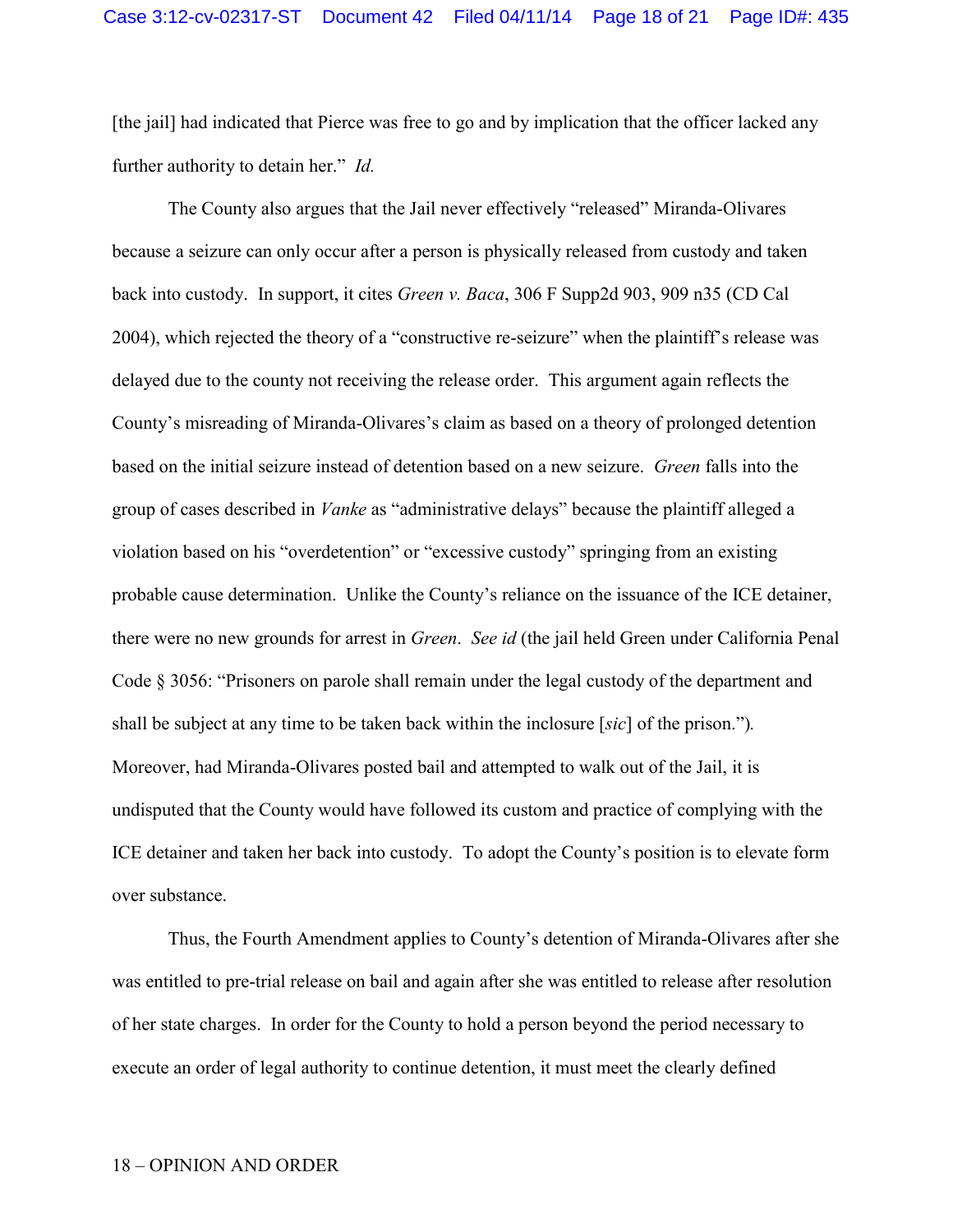reasonable seizure standards of the Fourth Amendment. *See Vanke*, 1998 US Dist LEXIS 23488, at \*51. The Fourth Amendment requires that seizures be objectively reasonable in light of the facts and circumstances. *Graham v. Connor*, 490 US 386, 397 (1989) (citation omitted). Prolonged detention after a seizure, such as full custodial confinement without a warrant, must be based on probable cause. *United States v. Ayarza*, 874 F2d 647, 650 (9<sup>th</sup> Cir 1989), citing *Florida v. Royer*, 460 US 491, 503 (1983). Absent probable cause, that detention was unlawful.

Miranda-Olivares was not charged with a federal crime and was not subject to a warrant for arrest or order of removal or deportation by ICE. The County admits that Miranda-Olivares was held past the time she could have posted bail and after her state charges were resolved based exclusively on the ICE detainer. But the ICE detainer alone did not demonstrate probable cause to hold Miranda-Olivares. It stated only that an investigation "has been initiated" to determine whether she was subject to removal from the United States. *See Arizona*, 132 S Ct at 2509 ("Detaining individuals solely to verify their immigration status would raise constitutional concerns."). The ICE detainer's stated purpose of requesting the Jail to hold Miranda-Olivares custody was "to provide adequate time for [ICE] to assume custody" of her. Therefore, it was not reasonable for the Jail to believe it had probable cause to detain Miranda-Olivares based on the box checked on the ICE detainer.

There is no genuine dispute of material fact that the County maintains a custom or practice in violation of the Fourth Amendment to detain individuals over whom the County no longer has legal authority based only on an ICE detainer which provides no probable cause for detention. That custom and practice violated Miranda-Olivares's Fourth Amendment rights by detaining her without probable cause both after she was eligible for pre-trial release upon posting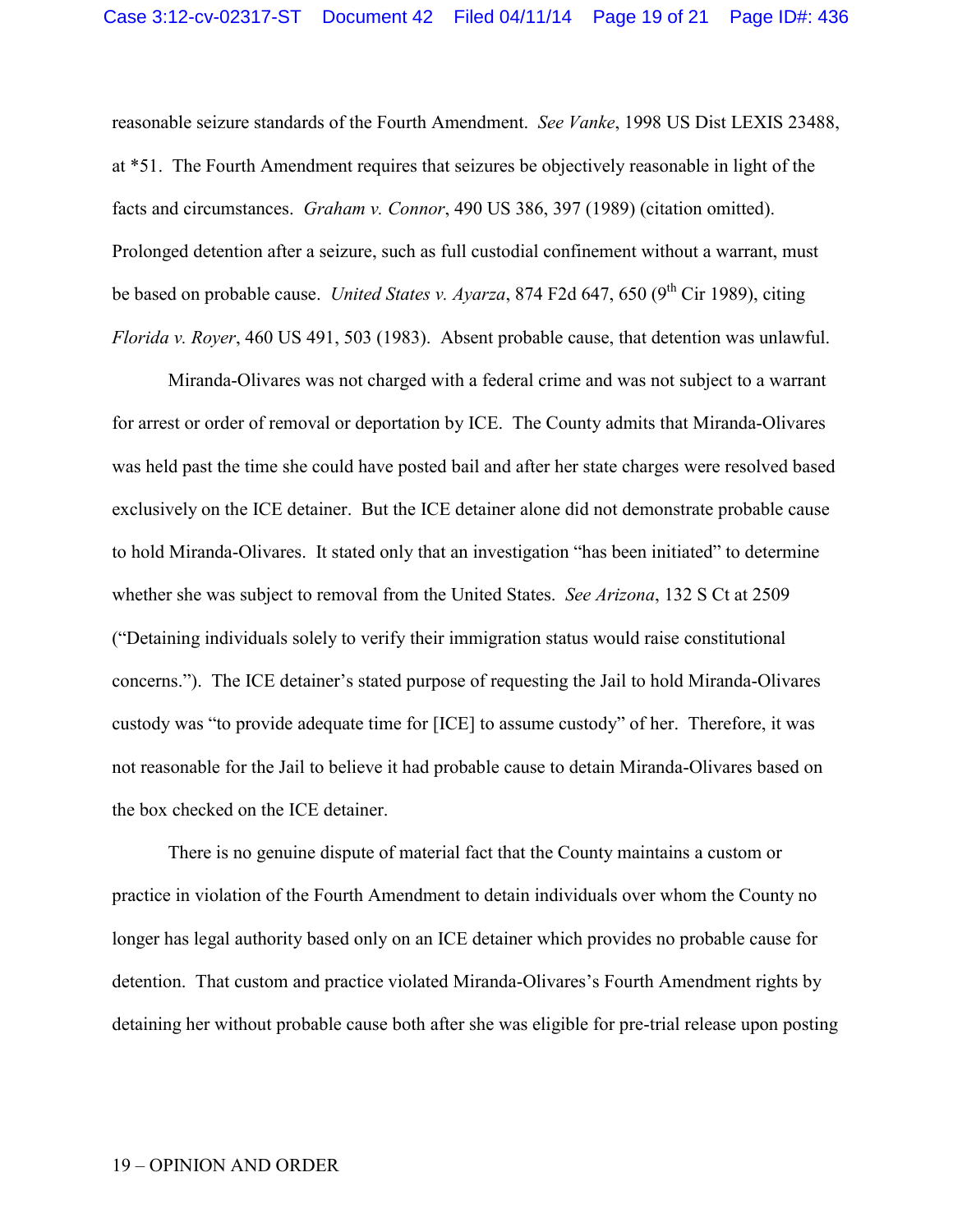bail and after her release from state charges. Thus, Miranda-Olivares is granted summary judgment as to liability on the Second Claim.

# **II. False Imprisonment Claim (Third Claim)**

The County seeks summary judgment against the Third Claim for false imprisonment. Under Oregon law, a claim of false imprisonment requires proof of four elements: (1) the defendant confined the plaintiff; (2) the defendant intended the act that caused the confinement; (3) the plaintiff was aware of the confinement; and (4) the confinement was unlawful. *Ross v. City of Eugene*, 151 Or App 656, 663, 950 P2d 372, 375 (1997). The County does not dispute that Miranda-Olivares satisfied the first three elements, but contends that she cannot prevail because her confinement was lawful under 8 CFR § 287.7.

It is the defendant's burden to prove that the plaintiff's imprisonment was lawful. *Id*; *Carr v. City of Hillsboro*, 497 F Supp2d 1197, 1211 (D Or 2007). As explained above, the County cannot meet that burden because its detention of Miranda-Olivares was not authorized by the Fourth Amendment. However, the Oregon Tort Claims Act provides immunity for public bodies and their officers from state law claims:

> arising out of an act done or omitted under the apparent authority of law, resolution, rule or regulation that is unconstitutional, invalid or inapplicable except to the extent that they would have been liable had the law, resolution, rule or regulation been constitutional, valid, and applicable, unless such act was done or omitted in bad faith or malice.

ORS 30.265(6)(f).

Here the County was acting pursuant to an ICE detainer and federal regulation under an erroneous belief that they provided the apparent authority to detain Miranda-Olivares. There is no contention or evidence that the County was acting in bad faith or with malice. *See Elvrum v. Fish Comm'n*, 14 Or App 1, 6, 510 P2d 593, 596 (1973) (finding that the Oregon Fish Commission was immune from suit when taking action after seeking a legal opinion).